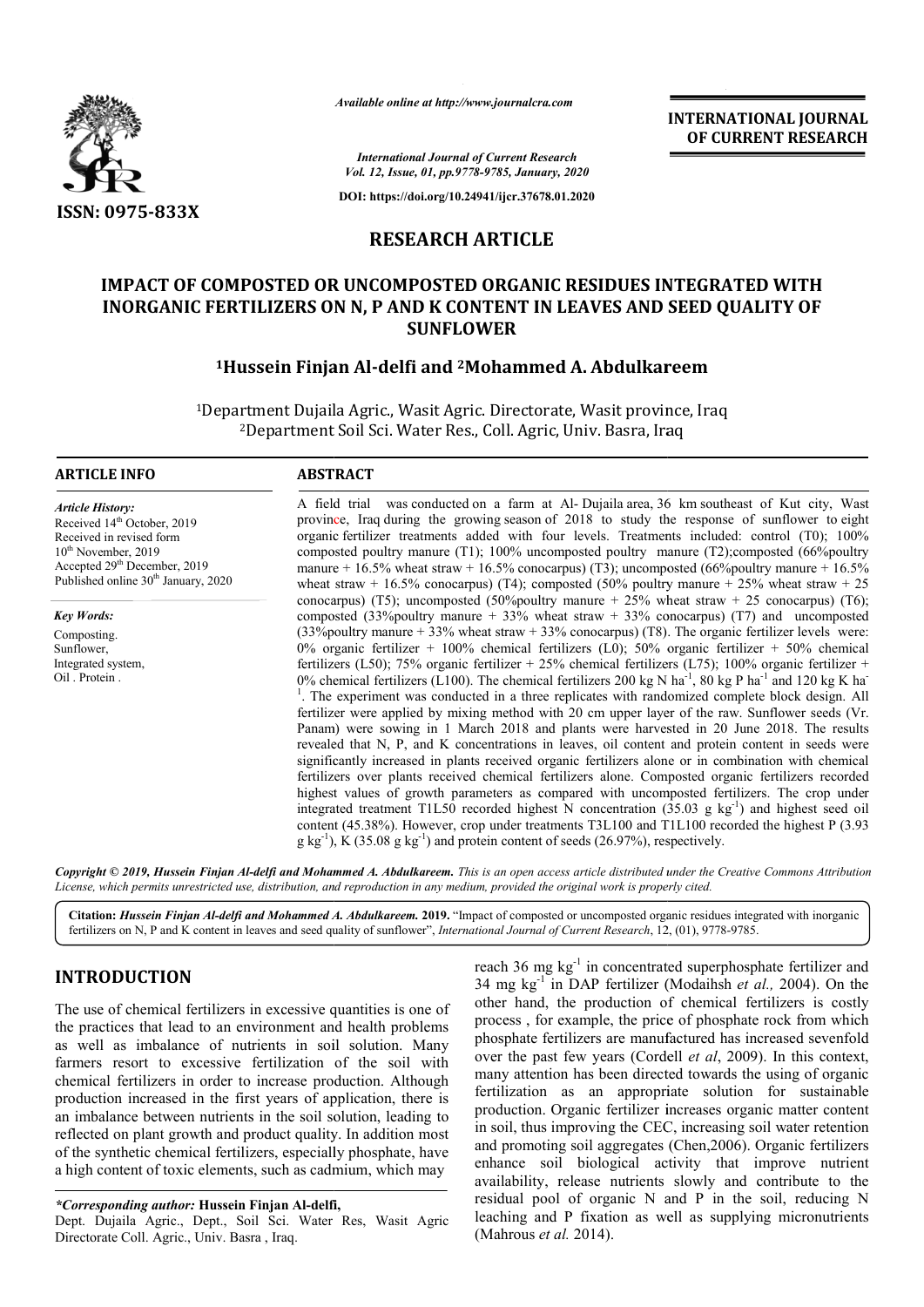Many studies were conducted to evaluate the impact of inorganic and organic fertilizers application on plant. It is important to the farmers to manage soil fertility with an integrated way of using inorganic and organic fertilizers as correcting nutrient imbalance as well as reduce the need of inorganic fertilizers (Buriro *et al.,* 2015). The properties of organic fertilizer and its impact on soil and plant growth depends on the composting and the degree of maturity. Composting is defined as the process of microbial transformation of biodegradable organic residues to more stable materials by microorganisms originally in the waste include bacteria, fungi and Actenomysetes (Prasad and Power, 1997 ).The composting of residues is convert nitrogen and phosphate compounds into plant-ready forms and to encourage decomposition of non-nitrogen-containing organic compounds in order to reduce C/N and C/P ratios as well as to reduce nitrogen damage to the plant (Stanchev *et al.,* 1990).Composting also killing weed seeds and eliminating pathogens (Pandy *et al.,* 2016). The final product at the end of composting Should be stable and can be used to improve different soil properties.

Among the controlling of manure composting, using of appropriate bulking agent ( always plant raw materials) that could be used as a carbon source will enhance composting process during the modification of moisture, porosity, aeration and pH (Mahdy *et al.,*2012). Zhang and Sun (2016) stated that bulking agents could be used to adjusted C/N ratio and enhance the porosity. Also bulking agents is an odour control due to the absorption of excess moisture (Imbeah, 1998). The objective of this study was to evaluate the effect of composted or uncomposted organic residues and their combination with chemical fertilizers on some growth parameters and seed quality of sunflower.

# **MATERIALS AND METHODS**

**Experimental site:** This study was conducted at a private field in Al-Dujaila area (32º42" N,46º15" E)36 km southeast of Kut city center of Wast province, Iraq during the growing season of 2018.Soil samples were taken randomly from different locations of the study area before planting at layer (0-30) cm to form a composite sample, air dried then sieved by 2mm sieve for physical and chemical properties(table 1) according methods described by Richards (1954), Black (1965), and Page *et al.* (1982).

**Organic fertilizers preparation:** Poultry residue was used as an animal source while wheat straw and vegetative part of *conocarpus lancifolius* trees as a plant sources for the preparation of organic fertilizers. Raw materials were cleaned then mixed thoroughly with different ratios based on their volumes as shown in table 2. Each mix was divided of two parts, first was uncomposted by storing in low hill at shady place till drying The another part was composted in plastic padded hall (2x1x1m diameters) for 14 weeks. The mixes were manually turned once a week in order to homogenize the materials as well as to minimize the formation of anaerobic condition. The moisture content of mix was initially adjusted at 60% and kept along the composting period by addition of water. The chemical properties of organic fertilizers (composted and uncomposted) were listed in table 3.

**Fertilizer treatments:** The experiment included 36 treatments which were the combination of:

- organic fertilizer types:
- control treatment without any fertilizer (T0)
- 100% composting poultry manure (T1)
- 100% uncomposting poultry manure (T2)
- composted (66% poultry manure  $+$  16.5% wheat straw  $+$  $16.5\%$  conocarpus) (T3)
- uncomposted (66% poultry manure  $+$  16.5% wheat straw  $+ 16.5\%$  conocarpus) (T4)
- composted (50% poultry manure  $+ 25%$  wheat straw  $+$ 25% conocarpus) (T5(
- uncomposted (50% poultry manure  $+ 25%$  wheat straw  $+$ 25% conocarpus) (T6)
- composted (33% poultry manure 33% wheat straw  $+$ 33conocarpus) (T7)
- uncomposted (33% poultry manure  $+$  33% wheat straw  $+$ 33% conocarpus) (T8)
- organic fertilizer level:
- 0% organic fertilizer (L0)
- 50% organic Fertilizer(L50)
- 75% organic fertilizer (L75)
- 100% organic Fertilizer (L100)

Each ratio was calculated based on the nitrogen content in organic fertilizers equivalent to recommended nitrogen level

**Experimental design:** The experiment was laid out in factorial design (organic fertilizer treatment vs. organic fertilizer level) with three replicates arranged as Randomized Complete Blocks Design (RCBD).

**Agricultural practices:** The field plowed perpendicularly and divided into three equal blocks, each block represents a replicate. Distance between one block and another was 2 m. The individual plots within blocks were a single rows of 10m.Row spacing was 1 m, and plant density was 50 plant per unit. Sunflower (*Helianthus annuus* L.) Panam variety was used. Three seeds per hill were planted in 1 March 2018. One plant per hill was maintained at 3 full leaf stage. For chemical fertilizers, diammonium phosphate (DAP), urea and potassium sulfate were used at rates of  $200\text{kg} \text{ N} \text{ ha}^{-1}$ ,  $80 \text{ kg} \text{ Pha}^{-1}$  and  $120$ kg ha<sup>-1</sup>, respectively. All mineral fertilizers were applied by mixing method with 20 cm upper layer of the row at the time of sowing for DAP and 30 days after sowing for urea and potassium sulfate. Organic fertilizers were applied by mixing method with upper layer of the row just before sowing. River water (1.5 dSm<sup>-1</sup>salinity) was used to irrigate plants, and the amount of water was a jousted based on Evap. Pan class A with 20% leaching requirements. All standard local practices were followed all over the season.

**Sampling and analysis:** Ten plants in the center of row were selected before harvest for determination of N, P and K concentrations in leaves. The fourth leaf from the top of each plant was selected, oven dried at 65ºc, then wet digested by using the acid mixture (4%  $HClO<sub>4</sub>+96% H<sub>2</sub>SO<sub>4</sub>$ ) as described by Cresser and Parsons (1979). N concentration was assayed in digest by steam distillation procedure according to Bremner (1970). P concentration was assayed by blue colure development described by Murphy and Riley (1962) and K concentration was assayed using flame photometer as described by Page *et al.* (1982). After full maturity stage, heads of the ten plants were harvested manually by cutting the disk in 20 June 2018 for determination of oil and protein continents.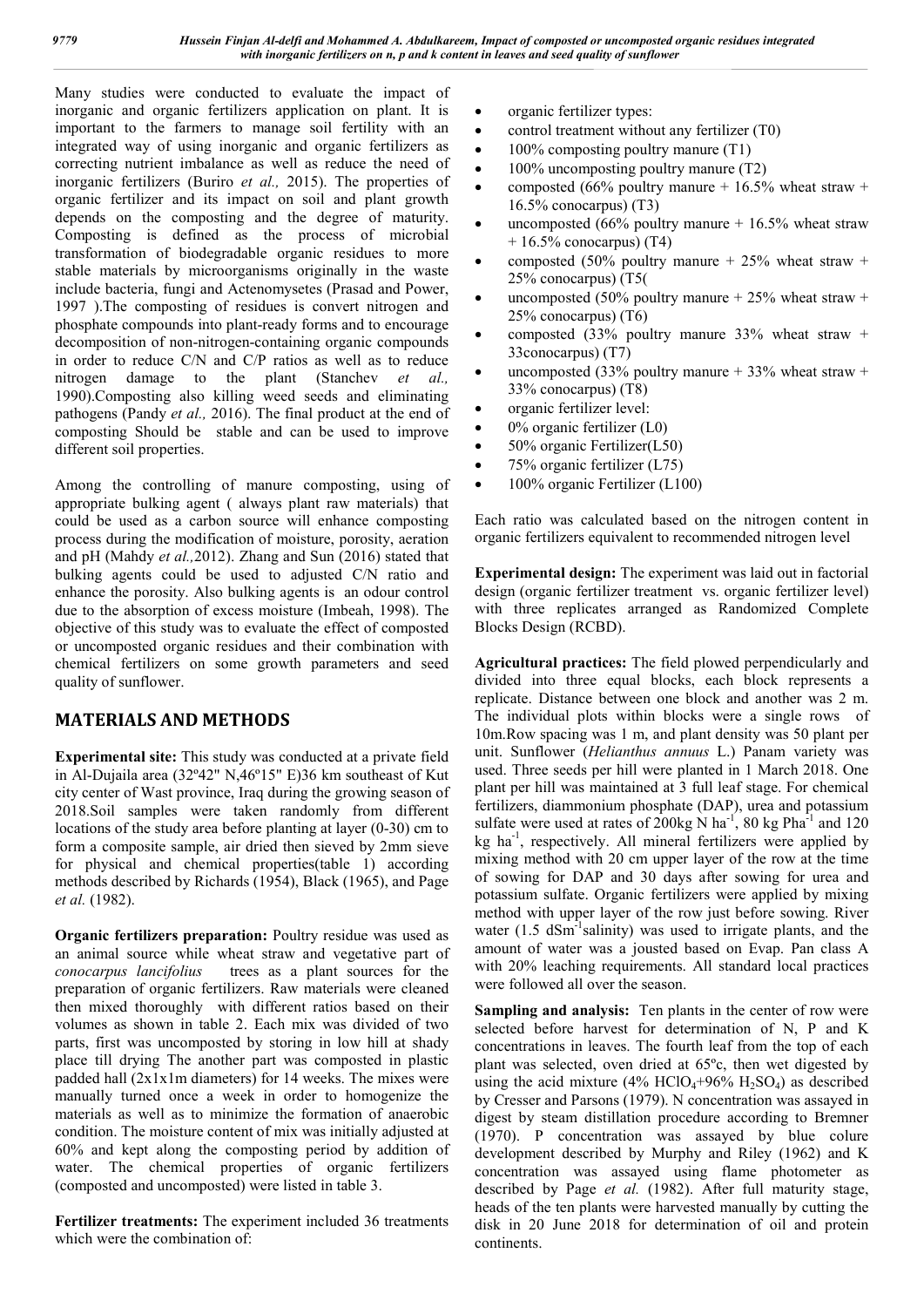For oil content, seeds were dried, crushed then refluxed with petroleum ether in weighed flask using Soxhlet apparatus according to Bedocv (1970). The oil was trapped by drying the solvent to reach a constant weight. Oil content was the following formula: oil content  $(\% )$  total weight of oil / total weight of seeds x 100. For protein content, a dried seeds were digested by using wet method of Cresser and Parsons (1979) and N concentration was assayed in digest according to Bremner (1970), then the protein content was determined by using the formula: protein content  $(\%)$  = total N  $(\%)$  x 6.25.

**Data analysis:** Data were analyzed with analysis of variance (ANOVA) using GenStat procedure Library release PL 18.2. Differences among means were evaluated with R.L.S.D at 5% level of significant F test.

## **RESULTS AND DISCUSSION**

**Nitrogen concentration in leaves:** The effect of organic fertilizer type and levels on N concentration in sunflower leaves was presented in table 4.The results indicated that all organic fertilizer treatments significantly increased N concentration in leaves as compared with control (T0).The highest value was observed when adding composted poultry residue alone (T1) without significant difference with treatment include addition of composted (66% poultry manure  $+ 16.5\%$  wheat straw  $+$  conocarpus residue) (T3), but these treatments had statistically significant differences to other treatments. The minimum N concentration  $(30.51g \text{ kg}^{-1})$  was recorded in the treatment where uncomposted of (33% poultry residue + 33% wheat straw + 33% conocarpus residue) (T8) was applied. These results are in agreement with Al-Mohammady (2009) and Read *et al.* (2019). This means that increasing the proportion of composted poultry manure in pile will increase N concentration in leaves. These results may be due to the high content of N and low C/N ratio of composted treatment and poultry manure (table 3) leading to release high amount of available N in soil solution and its uptake. Cooper (2008) pointed out that nitrogen uptake by plant is a good function of available nitrogen in soil. Gijsman (1990) stated that the presence of organic residues, especially composted leads to increase the percentage of small particles in the soil, which increases the retention of soil moisture, that provides movement of nitrogen and increased uptake in plant. Data of table 4 illustrated that increasing organic fertilizer level decreased N concentration in leaves with highest value at treatment of  $75\%$  organic fertilizer  $+25\%$  chemical fertilizer (L75). However, treatment of 50% organic fertilizer  $+$  50% chemical fertilizer (L50) and treatment of 75% organic fertilizer + 25% chemical fertilizer (L75) gave a significant higher values as compared with the treatment of 100% chemical fertilizer (L0), that means the combinations of organic fertilizer with chemical fertilizer recorded a highest N concentration as compared with chemical fertilization. The positive effect of application of organic fertilizer with inorganic fertilizer may be attributed to improve soil conditions such as pH, EC and organic matter content and supply of continuous nitrogen doses as well as prevent the N of chemical fertilizer against loss by volatilization and leaching. Lamyaa *et al.* (2016) observed an increase fertilizer in N uptake by sunflower at treatment involved mixing organic fertilizer with chemical fertilizer. The superiority of combination treatments compared to the chemical fertilization treatment is an encouraging result to reduce the amount of mineral nitrogen added to the soil, thus reduce its adverse

environmental impact as well as reduce the economic cost**.** Data presented in table 4 also showed that T1 treatment in combined with L50 level recorded the highest N concentration value  $(35.03 \text{ g kg}^{-1})$  without a significant differences with the rest treatments belong T1 and T5 in presence of organic fertilizer. This result indicated clearly that the presence of high amount of poultry residue in the composted pile has an advantage in supplying more nitrogen to soil solution for long time. Similar result has been reported by Gijsman*et al.* (1995) who reported that addition of organic fertilizer have great effect on plant growth and yield as well as promote the different soil properties.

**Phosphorus concentration in leaves:** Data in table 5 showed that all fertilizer treatments significantly increased P concentration as compared with control treatment (T0), however, the greatest values  $(3.56 \text{ and } 3.47 \text{ g kg}^{-1})$  were associated with plants received T3 and T1 with out significant difference the between two treatments. The use of organic fertilizers showed un useful practice as a source of slow release phosphorus which is available for uptake through different growth stages. Jones *et al.*(1991) reported that the enhancement of nutrient uptake is depended on biological activity that affected by soil temperature, moisture, aeration and pH. Thereby the increments in available phosphorus encouraged its uptake. These results were similar to Esmaeilian *et al.* (2012) and Mustafa (2019) who reported that phosphorous uptake was increased after addition of organic fertilizer. Similar to data of N concentration (table4) the superiority of T1 and T3 may be attributed to high P contents and low C/P ratios (table3) which resulted an increasing in available phosphorous to soil solution and encouraged its uptake. The results of table 5 showed that increasing organic fertilizer level increased phosphorous concentration in leaves with significant superiority for L100 level over the other levels. It is evident that the increasing phosphorous uptake as a result of increasing applied rate is confirmed by the enrichment of organic fertilizers of phosphorous content as well as enhancing its availability, mobility and uptake. This finding is accordance with those obtained by Hosseny and Ahmed (2009) who found that addition of organic fertilizer at rate of 6 tons of Fedan<sup>-1</sup>resulted an increasing of phosphorous availability in soil over chemical fertilizer.

The greatest values of phosphorous concentration were obtained in plants supplied by T3and T1 treatments at all fertilizer levels. On the other hand, the greatest values were associated with the L100 level at all fertilizer treatments. In addition, some uncomposting treatments gave significantly less phosphorus concentration in leaves than chemical fertilization treatment (L0).These behaviors suggests that composting of organic residues as well as increasing the proportion of poultry manure in pile are more suitable management practices to improve phosphorous uptake under present study conditions. This is possible due to improve phosphorus availability in soil.

**Potassium concentration in leaves:** Data in table 6 revealed that their was a significant positive effect of applied organic fertilizers on potassium concentration as compared with control treatment which gave  $19.30 \text{ g kg}^{-1}$  potassium in leaves. The highest values were associated with plants treated with T3 and T1 (32.55 and 31.63  $g kg^{-1}$ , respectively), however, these obtained values showed insignificant differences. Addition of organic fertilizers to the soil promote increase soil content of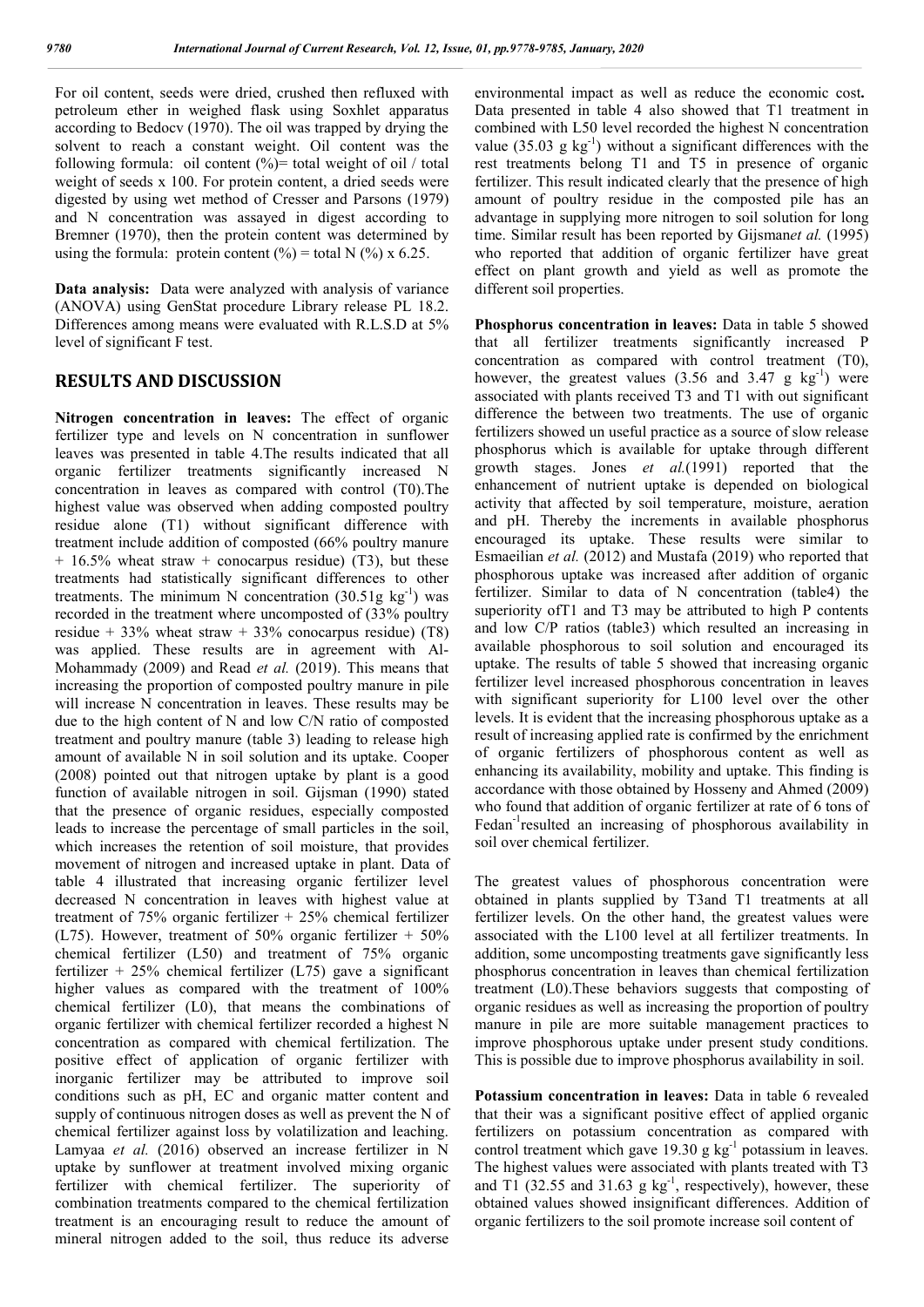#### **Table 1. Physical and chemical properties of soil**

| parameter          | unit                                   | value   | parameter                                 | unit                  | value      |
|--------------------|----------------------------------------|---------|-------------------------------------------|-----------------------|------------|
|                    |                                        |         |                                           |                       |            |
| pH                 |                                        | 7.74    | $Mg^{++}$                                 | m mole $L^{-1}$       | 3.23       |
| $\rm EC$           | $dS \, m^{-1}$                         | 2.87    | $HCO3-1$                                  | m mole $L^{-1}$       | 2.10       |
| <b>CEC</b>         | $\mathbf{Cmole}^{(+)}\mathbf{kg}^{-1}$ | 26.40   | $CO^{-2}$                                 | m mole $L^{-1}$       | ۰.         |
| Available K        | $mg \, kg^{-1}$                        | 136.89  | $Na+$                                     | m mole $L^{-1}$       | 4.60       |
| Available P        | $mg kg^{-1}$                           | 25.24   | $Cl-$                                     | m mole $L^{-1}$       | 5.09       |
| Total N            | $g kg^{-1}$                            | 0.45    | $SO=$                                     | m mole $L^{-1}$       | 7.83       |
| Available N        |                                        | 94.13   | CaCO <sub>3</sub>                         | $g kg^{-1}$           | 340        |
| <b>OM</b>          | $mg \, kg^{-1}$<br>g kg <sup>-1</sup>  | 9.67    | $b\rho$                                   | $Mg \, \text{m}^{-3}$ | 1.38       |
| C/N                |                                        | 12.49   | <b>MWD</b>                                | mm                    | 0.27       |
| $\mathrm{Ca}^{++}$ | m mole $L^{-1}$                        | 5.20    |                                           |                       |            |
|                    |                                        |         | Soil texture                              |                       |            |
|                    | Sand                                   |         |                                           | 170                   |            |
|                    | Slit                                   |         |                                           | 570                   |            |
|                    | Clay                                   |         | $g kg^{-1}$<br>$g kg^{-1}$<br>$g kg^{-1}$ | 260                   |            |
|                    |                                        | Texture |                                           |                       | Silty loam |

**Table 2. Component Percentage of different organic fertilizers**

| Pile type | %Poultry residue | %Straw wheat | % Conocarpus residue |
|-----------|------------------|--------------|----------------------|
|           | 100%             |              | -                    |
|           | 66%              | 16.50%       | 16.50%               |
|           | 50%              | 25%          | 25%                  |
|           | 33%              | 33%          | 33%                  |

|  |  |  | Table 3. Some chemical properties of organic fertilizers |  |
|--|--|--|----------------------------------------------------------|--|
|  |  |  |                                                          |  |

| Parameters  | Unit     | T1     | T <sub>2</sub> | T <sub>3</sub> | T4     | T5     | T6    | T7     | T8     |
|-------------|----------|--------|----------------|----------------|--------|--------|-------|--------|--------|
| pH          | ۰        | 6.87   | 6.24           | 6.73           | 5.92   | 7.14   | 5.60  | 7.45   | 5.75   |
| EС          | $dS$ m-1 | 17.18  | 17.46          | 16.63          | 15.03  | 16.42  | 10.58 | 13.75  | 13.44  |
| <b>TOC</b>  | $g$ kg-1 | 277.31 | 372.13         | 321.24         | 436.72 | 330.65 | 444.3 | 315.11 | 450.37 |
| Total N     | g kg-1   | 29.60  | 21.89          | 20.20          | 17.60  | 18.40  | 16.70 | 16.10  | 14.50  |
| Total P     | $g$ kg-1 | 21.10  | 18.7           | 18.70          | 16.20  | 14.60  | 14.20 | 14.40  | 14.10  |
| Total K     | g kg-1   | 20.30  | 22.90          | 19.10          | 21.70  | 16.80  | 20.60 | 16.30  | 19.70  |
| $C/N$ Ratio | ۰        | 9.37   | 17.00          | 15.90          | 24.81  | 17.97  | 26.60 | 19.57  | 31.06  |
| $C/P$ Ratio | ۰        | 13.14  | 19.90          | 17.18          | 26.96  | 22.64  | 31.29 | 21.88  | 31.94  |

**Table 4. Effect of type and level of organic fertilizers on Nconcentration (g kg-1 ± SE) in sunflower leaves**

| Organic fertilizer treatment |                  | Mean             |                  |                  |                            |
|------------------------------|------------------|------------------|------------------|------------------|----------------------------|
|                              | L <sub>0</sub>   | L50              | L75              | L100             |                            |
| T1                           | $31.73 \pm 0.23$ | $35.03\pm1.15$   | $34.30\pm0.77$   | $34.01 \pm 1.08$ | $33.77 \pm 0.81$           |
| T <sub>2</sub>               | $31.73 \pm 0.23$ | $31.73 \pm 0.47$ | $31.73 \pm 0.62$ | $30.10 \pm 0.40$ | $31.32 \pm 0.43$           |
| T <sub>3</sub>               | $31.73 \pm 0.23$ | $34.30\pm0.81$   | $34.30\pm0.58$   | $33.60 \pm 0.40$ | $33.48 \pm 0.51$           |
| T <sub>4</sub>               | $31.73 \pm 0.23$ | $31.54\pm0.51$   | $31.03 \pm 0.47$ | $29.63 \pm 0.84$ | $30.98 \pm 0.51$           |
| T <sub>5</sub>               | $31.73 \pm 0.23$ | $33.13 \pm 0.62$ | $33.60 \pm 1.07$ | $32.43\pm0.62$   | $32.72\pm0.64$             |
| T <sub>6</sub>               | $31.73 \pm 0.23$ | $31.50 \pm 0.70$ | $31.03\pm0.47$   | $28.47 \pm 0.62$ | $30.68 \pm 0.51$           |
| T <sub>7</sub>               | $31.73 \pm 0.23$ | $33.60 \pm 0.40$ | $33.13 \pm 0.23$ | $30.80 \pm 0.81$ | $32.32\pm0.42$             |
| T <sub>8</sub>               | $31.73 \pm 0.23$ | $30.81 \pm 0.23$ | $30.57 \pm 0.62$ | $28.93 \pm 0.84$ | $30.51 \pm 0.48$           |
| T <sub>0</sub>               | $19.60 \pm 0.40$ | $19.60 \pm 0.40$ | $19.60 \pm 0.40$ | $19.60 \pm 0.40$ | $19.60 \pm 0.40$           |
| Mean                         | $30.38 \pm 0.25$ | $31.25 \pm 0.59$ | $31.03\pm0.58$   | $29.73 \pm 0.60$ |                            |
| <b>RLSD</b> for treatment    |                  | RLSD for level   |                  |                  | RLSD for treatment * level |
| 0.84                         |                  | 0.56             |                  |                  | 1.69                       |

T0: control treatment without any fertilizer; T1:**100** % composting poultry manure ; T2:**100**% uncomposting poultry manure ;T3: composted (66% poultry manure + 16.5% wheat straw + 16.5% conocarps); T4: uncomposted (66% poultry manure + 16.5% wheat straw + 16.5% conocarpus); T5: composted (50% poultry manure + 25% wheat straw + 25% conocarpus) ; T6: uncomposted (50% poultry manure + 25% wheat straw + 25% conocarpus) ; T7: composted (33% poultry manure 33% wheat straw + 33 conocarpus) ; T8: uncomposted (33% poultry manure + 33% wheat straw + 33% conocarpus). L0:0% organic fertilizer; L50:50% organic Fertilizer; L75:75% organic Fertilizer; L100:100% organic Fertilizer.

organic matter that lead to increase availability of potassium in soil in addition to the role of organic residues in the release of soil potassium and keep it from loss. The results of table 6 showed that potassium concentration increased with increasing organic fertilizer level. All levels of addition gave a higher potassium concentration in leaves compared with chemical fertilization treatment (L0) with significant superiority of L100 level compared to other levels except L75.This was true, since the enhancement of soil properties as a results of organic fertilizer application should be resulting in potassium

availability. These results are consistent with those of Balyan et al. (2006) and Lamyaa et al. (2016).With the regard to the interactive effect of the organic treatment and organic fertilizers level, the statistical analysis indicated no significant effect, in potassium concentration in leaves, however, it can be noted that T3L50 and T3L100 treatments gave the highest values of potassium concentration in the leaves. The effect of application of composted residues alone or with inorganic fertilizer may be attributed to providing a favorable soil condition such as pH, EC, organic matter which improving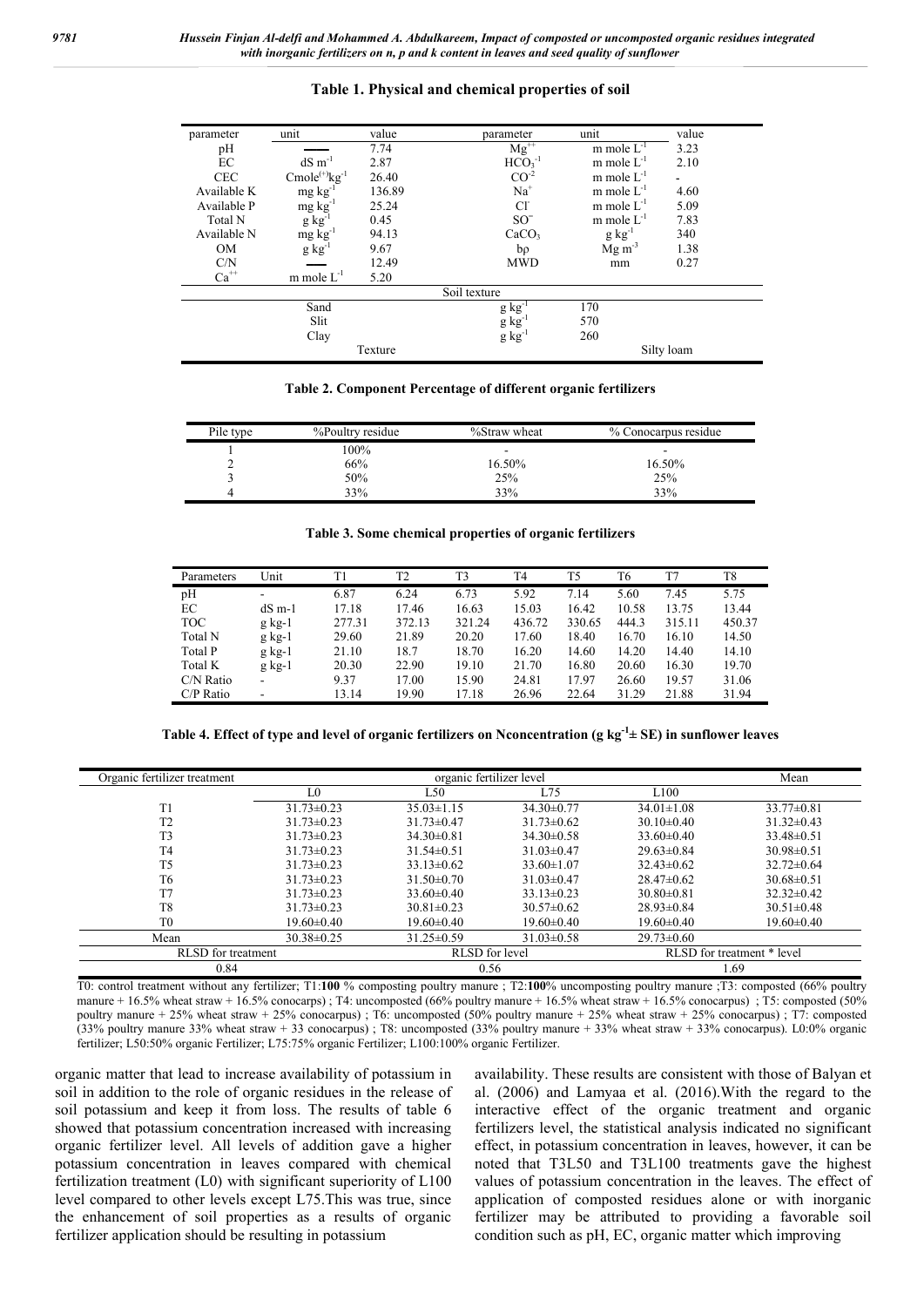**Table 5. Effect of type and level of organic fertilizer on phosphorus concentration (g kg -1 ± SE) in sunflower leaves**

| Organic fertilizer treatment |                 | Mean            |                 |                  |                           |  |  |
|------------------------------|-----------------|-----------------|-----------------|------------------|---------------------------|--|--|
|                              | LO              | L50             | L75             | L <sub>100</sub> |                           |  |  |
| T1                           | $3.11 \pm 0.04$ | $3.55 \pm 0.04$ | $3.60 \pm 0.03$ | $3.63 \pm 0.04$  | $3.47 \pm 0.04$           |  |  |
| T2                           | $3.11 \pm 0.04$ | $3.06 \pm 0.12$ | $3.02 \pm 0.03$ | $3.52 \pm 0.03$  | $3.18 \pm 0.06$           |  |  |
| T <sub>3</sub>               | $3.11 \pm 0.04$ | $3.56 \pm 0.06$ | $3.64 \pm 0.04$ | $3.93 \pm 0.02$  | $3.56 \pm 0.04$           |  |  |
| T <sub>4</sub>               | $3.11 \pm 0.04$ | $2.91 \pm 0.08$ | $2.95 \pm 0.10$ | $3.17 \pm 0.05$  | $3.04 \pm 0.07$           |  |  |
| T <sub>5</sub>               | $3.11 \pm 0.04$ | $3.31 \pm 0.04$ | $3.36 \pm 0.04$ | $3.55 \pm 0.06$  | $3.33 \pm 0.05$           |  |  |
| T <sub>6</sub>               | $3.11 \pm 0.04$ | $2.71 \pm 0.05$ | $2.77 \pm 0.04$ | $2.91 \pm 0.03$  | $2.88 \pm 0.04$           |  |  |
| T7                           | $3.11 \pm 0.04$ | $3.23 \pm 0.08$ | $3.22 \pm 0.03$ | $3.47 \pm 0.06$  | $3.26 \pm 0.05$           |  |  |
| T <sub>8</sub>               | $3.11 \pm 0.04$ | $2.59 \pm 0.01$ | $2.60 \pm 0.01$ | $2.84 \pm 0.05$  | $2.79 \pm 0.03$           |  |  |
| T <sub>0</sub>               | $2.10\pm0.03$   | $2.10\pm0.03$   | $2.10 \pm 0.03$ | $2.10\pm0.03$    | $2.10\pm0.03$             |  |  |
| Mean                         | $3.00 \pm 0.04$ | $3.00 \pm 0.06$ | $3.03 \pm 0.04$ | $3.24 \pm 0.04$  |                           |  |  |
| RLSD for treatment           |                 |                 | RLSD for level  |                  | RLSDfor treatment * level |  |  |
| 0.12                         |                 |                 | 0.12            |                  | 0.23                      |  |  |

T0: control treatment without any fertilizer; T1:**100** % composting poultry manure ; T2:**100**% uncomposting poultry manure ;T3: composted (66% poultry manure + 16.5% wheat straw + 16.5% conocarps) ; T4: uncomposted (66% poultry manure + 16.5% wheat straw + 16.5% conocarpus) ; T5: composted (50% poultry manure  $+ 25\%$  wheat straw  $+ 25\%$  conocarpus); T6: uncomposted (50% poultry manure  $+ 25\%$  wheat straw  $+ 25\%$  conocarpus); T7: composted (33% poultry manure 33% wheat straw + 33 conocarpus); T8: uncomposted (33% poultry manure + 33% wheat straw + 33% conocarpus). L0:0% organic fertilizer; L50:50% organic Fertilizer; L75:75% organic Fertilizer; L100:100% organic Fertilizer.

**Table 6: Effect of type and level of organic fertilizers on potassium concentration (g kg -1 ± SE) on sunflower leaves**

| Organic fertilizer treatment |                  | organic fertilizer level |                  | Mean             |                            |
|------------------------------|------------------|--------------------------|------------------|------------------|----------------------------|
|                              | L0               | L50                      | L75              | L100             |                            |
| T1                           | $27.95 \pm 0.78$ | $30.51 \pm 0.29$         | $34.02\pm0.95$   | $34.06\pm1.11$   | $31.63 \pm 0.78$           |
| T <sub>2</sub>               | $27.95 \pm 0.78$ | $30.33 \pm 0.95$         | $29.31 \pm 1.96$ | $30.67 \pm 0.45$ | $29.57 \pm 1.04$           |
| T <sub>3</sub>               | $27.95 \pm 0.78$ | $35.00 \pm 1.67$         | $32.37\pm0.74$   | $35.08 \pm 0.88$ | $32.55 \pm 1.02$           |
| T <sub>4</sub>               | $27.95 \pm 0.78$ | $29.82\pm1.03$           | $31.01 \pm 1.06$ | $30.67 \pm 2.00$ | $29.86 \pm 1.22$           |
| T <sub>5</sub>               | $27.95 \pm 0.78$ | $29.82 \pm 2.13$         | $29.99 \pm 0.59$ | $31.01 \pm 1.06$ | $29.69 \pm 1.14$           |
| T <sub>6</sub>               | $27.95 \pm 0.78$ | $26.60 \pm 1.03$         | $28.29 \pm 1.67$ | $30.50 \pm 1.35$ | $28.34 \pm 1.21$           |
| T7                           | $27.95 \pm 0.78$ | $27.10 \pm 2.23$         | $28.12 \pm 1.19$ | $29.14 \pm 1.03$ | $28.08 \pm 1.31$           |
| T <sub>8</sub>               | $27.95 \pm 0.78$ | $25.41 \pm 0.95$         | $27.44 \pm 1.35$ | $29.99 \pm 1.84$ | $27.70 \pm 1.23$           |
| T <sub>0</sub>               | $19.30 \pm 1.06$ | $19.30 \pm 1.06$         | $19.30 \pm 1.06$ | $19.30 \pm 1.06$ | $19.30 \pm 1.06$           |
| Mean                         | $26.99 \pm 0.81$ | $27.90 \pm 1.26$         | $29.16 \pm 1.17$ | $30.05 \pm 1.20$ |                            |
| <b>RLSD</b> for treatment    |                  |                          | RLSD for level   |                  | RLSD for treatment * level |
| l.72                         |                  |                          | 1.15             |                  | ns.                        |

T0: control treatment without any fertilizer; T1:**100** % composting poultry manure ; T2:**100**% uncomposting poultry manure ;T3: composted (66% poultry manure + 16.5% wheat straw + 16.5% conocarps) ; T4: uncomposted (66% poultry manure + 16.5% wheat straw + 16.5% conocarpus) ; T5: composted (50% poultry manure + 25% wheat straw + 25% conocarpus) ; T6: uncomposted (50% poultry manure + 25% wheat straw + 25% conocarpus) ; T7: composted (33% poultry manure 33% wheat straw + 33 conocarpus) ; T8: uncomposted (33% poultry manure + 33% wheat straw + 33% conocarpus). L0:0% organic fertilizer; L50:50% organic Fertilizer; L75:75% organic Fertilizer; L100:100% organic Fertilizer.

**Table 7. Effect of type and level of organic fertilizer on oil content in seed (%± SE) of sunflower**

| Organic fertilizer treatment |                  | organic fertilizer level |                  |                  |                            |  |  |  |
|------------------------------|------------------|--------------------------|------------------|------------------|----------------------------|--|--|--|
|                              | L0               | L50                      | L75              | L100             |                            |  |  |  |
| T1                           | $38.65 \pm 1.17$ | $45.38 \pm 1.08$         | $43.98 \pm 0.58$ | $40.15 \pm 0.68$ | $42.04 \pm 0.88$           |  |  |  |
| T <sub>2</sub>               | $38.65 \pm 1.17$ | $40.78 \pm 1.05$         | $40.07 \pm 0.58$ | $39.30 \pm 1.28$ | $39.70 \pm 1.02$           |  |  |  |
| T <sub>3</sub>               | $38.65 \pm 1.17$ | $44.27 \pm 1.59$         | $44.25 \pm 0.04$ | $40.23 \pm 0.17$ | $41.85 \pm 0.74$           |  |  |  |
| T4                           | $38.65 \pm 1.17$ | $40.97 \pm 1.22$         | $40.19 \pm 0.45$ | $39.68 \pm 0.55$ | $39.87\pm0.85$             |  |  |  |
| T5                           | $38.65 \pm 1.17$ | $43.92 \pm 0.53$         | $43.51 \pm 1.43$ | $39.84 \pm 0.55$ | $41.48 \pm 0.92$           |  |  |  |
| T6                           | $38.65 \pm 1.17$ | $40.58 \pm 1.40$         | $39.62 \pm 0.56$ | $39.94 \pm 0.78$ | $39.70 \pm 0.98$           |  |  |  |
| T7                           | $38.65 \pm 1.17$ | $43.81 \pm 0.44$         | $40.38\pm1.05$   | $40.17\pm1.40$   | $40.75 \pm 1.02$           |  |  |  |
| T8                           | $38.65 \pm 1.17$ | $40.65 \pm 1.08$         | $38.40\pm1.11$   | $37.24 \pm 0.17$ | $38.74 \pm 0.88$           |  |  |  |
| T <sub>0</sub>               | $34.56 \pm 0.65$ | $34.56 \pm 0.65$         | $34.56 \pm 0.65$ | $34.56 \pm 0.65$ | $34.56 \pm 0.65$           |  |  |  |
| Mean                         | $38.20 \pm 1.11$ | $41.66 \pm 1.00$         | $40.55 \pm 0.60$ | $39.01 \pm 0.69$ |                            |  |  |  |
| <b>RLSD</b> for treatment    |                  |                          | RLSD for level   |                  | RLSD for treatment * level |  |  |  |
| .29                          |                  |                          | 0.86             |                  | 2.58                       |  |  |  |

T0: control treatment without any fertilizer; T1:**100** % composting poultry manure ; T2:**100**% uncomposting poultry manure ;T3: composted (66% poultry manure + 16.5% wheat straw + 16.5% conocarps) ; T4: uncomposted (66% poultry manure + 16.5% wheat straw + 16.5% conocarpus) ; T5: composted (50% poultry manure + 25% wheat straw + 25% conocarpus) ; T6: uncomposted (50% poultry manure + 25% wheat straw + 25% conocarpus) ; T7: composted (33% poultry manure 33% wheat straw + 33 conocarpus); T8: uncomposted (33% poultry manure + 33% wheat straw + 33% conocarpus). L0:0% organic fertilizer; L50:50% organic Fertilizer; L75:75% organic Fertilizer; L100:100% organic Fertilizer.

potassium availability as well as preventing potassium from loss.

**Oil content in seeds:** It can be seen from results of table 7 that oil content significantly increased in response to addition of organic fertilizers as compared to control treatment (T0). The highest oil content (42.04%) was recorded in T1 treatment without significant differences with T3 and T5 treatments.

The oil content continued declining with decreasing poultry residue proportion in pile, with minimum value (34.56%) at T8 treatment. These findings are in harmony with those obtained by Lamyaa *et al.* (2016) and Abumere *et al.* (2019). Al-Hafiz (2011) pointed out that organic fertilizers contain vitamins such as thiamine riboflavin that stimulate growth and activate photosynthesis and carbohydrate synthesis, which is reflected positively in increasing the percent of oil.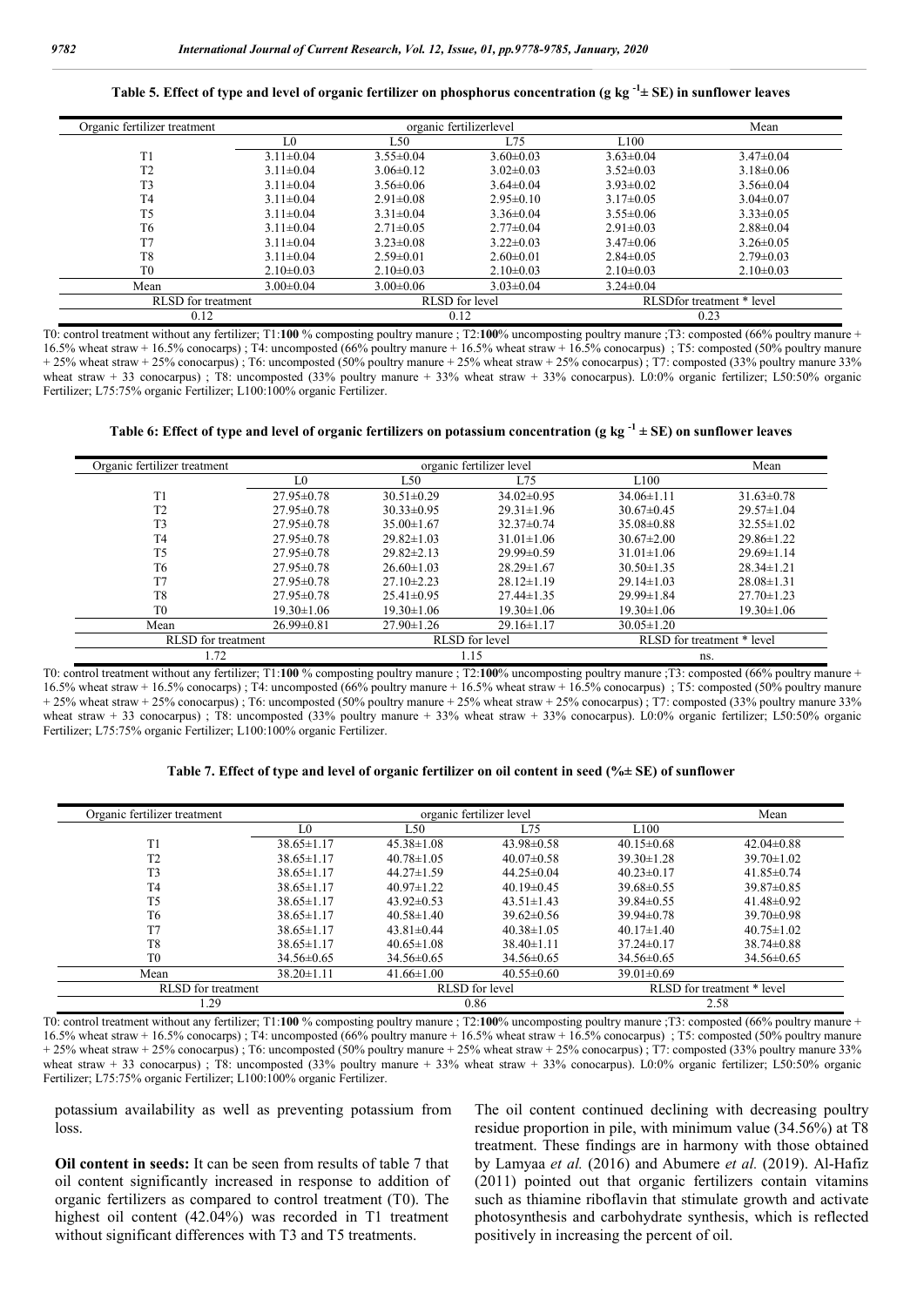|  | Table 8. Effect of type and level of organic fertilizer on protein content in seeds (%± SE) of sunflower |  |  |  |  |  |  |  |  |  |
|--|----------------------------------------------------------------------------------------------------------|--|--|--|--|--|--|--|--|--|
|--|----------------------------------------------------------------------------------------------------------|--|--|--|--|--|--|--|--|--|

| Organic fertilizer treatment |                  | Mean             |                       |                            |                  |  |
|------------------------------|------------------|------------------|-----------------------|----------------------------|------------------|--|
|                              | L0               | L50              | L75                   | L100                       |                  |  |
| T1                           | $22.02 \pm 0.39$ | $24.27 \pm 0.41$ | $26.33 \pm 0.53$      | $26.79 \pm 0.29$           | $24.85 \pm 0.41$ |  |
| T <sub>2</sub>               | $22.02\pm0.39$   | $22.02 \pm 0.29$ | $22.52 \pm 0.39$      | $23.00 \pm 0.25$           | $22.39 \pm 0.33$ |  |
| T <sub>3</sub>               | $22.02\pm0.39$   | $23.62 \pm 0.51$ | $24.56 \pm 0.44$      | $25.19 \pm 0.23$           | $23.84\pm0.39$   |  |
| T <sub>4</sub>               | $22.02\pm0.39$   | $21.44\pm0.25$   | $22.08 \pm 0.29$      | $22.71 \pm 0.53$           | $22.06 \pm 0.37$ |  |
| T <sub>5</sub>               | $22.02\pm0.39$   | $22.90\pm0.39$   | $23.25 \pm 0.51$      | $24.46 \pm 0.39$           | $23.15 \pm 0.29$ |  |
| T <sub>6</sub>               | $22.02\pm0.39$   | $21.20 \pm 0.44$ | $24.20 \pm 0.29$      | $25.10\pm0.39$             | $23.13 \pm 0.38$ |  |
| T7                           | $22.02\pm0.39$   | $23.19\pm0.25$   | $23.90\pm0.15$        | $23.44\pm0.51$             | $23.01 \pm 0.33$ |  |
| T <sub>8</sub>               | $22.02\pm0.39$   | $23.29 \pm 0.51$ | $24.44 \pm 0.39$      | $24.27\pm0.53$             | $23.50 \pm 0.46$ |  |
| T <sub>0</sub>               | $18.23 \pm 0.39$ | $18.23 \pm 0.39$ | $18.23 \pm 0.39$      | $18.23 \pm 0.39$           | $18.23 \pm 0.39$ |  |
| Mean                         | $21.60 \pm 0.39$ | $22.24 \pm 0.38$ | $23.27 \pm 0.38$      | $23.68 \pm 0.39$           |                  |  |
| <b>RLSD</b> for treatment    |                  |                  | <b>RLSD</b> for level | RLSD for treatment * level |                  |  |
| 0.55                         |                  |                  | 0.37                  | 1.10                       |                  |  |

T0: control treatment without any fertilizer; T1:**100** % composting poultry manure ; T2:**100**% uncomposting poultry manure ;T3: composted (66% poultry manure + 16.5% wheat straw + 16.5% conocarps) ; T4: uncomposted (66% poultry manure + 16.5% wheat straw + 16.5% conocarpus) ; T5: composted (50%) poultry manure + 25% wheat straw + 25% conocarpus) ; T6: uncomposted (50% poultry manure + 25% wheat straw + 25% conocarpus) ; T7: composted (33% poultry manure 33% wheat straw + 33 conocarpus) ; T8: uncomposted (33% poultry manure + 33% wheat straw + 33% conocarpus). L0:0% organic fertilizer; L50:50% organic Fertilizer; L75:75% organic Fertilizer; L100:100% organic Fertilizer.

Rady and El-Yazal(2009) also suggested that some vitamins such as ascorbic acid can affect oil content due to that vitamin is regard as coenzyme involved in specific biochemical reactions in plants such as oxidative and non-oxidative decarboxylations. Lamyaa *et al*. (2016) revealed that increasing oil and protein in plant treated with organic residues to the improvement of different soil properties and fertility status, then enhancing growth parameters of crop. The superiority effect of T1 and T3 treatments on oil content strongly related to their enhancing effect on nutritional status (tables 4,5 and 6). Data presented in table 7 showed that L50 level (50% organic fertilizer + 50% chemical fertilizer) recorded the highest oil content in seeds (41.66%) with significant difference with the rest levels. The effect of application of organic fertilizer with dose of chemical fertilizer may be attributed to the positive effect on soil properties and supplying a proper nutrients for better growth resulting a higher oil content. This finding is in harmony with those obtained by Munir *et al.* (2007) and Lamyaa *et al.* (2016) who obtained the superiority of oil content in sunflower seeds treated with organic and chemical residues mixture as compared to individual organic or chemical fertilizer. The highest oil content (45.38%) was observed under T1L50 treatment followed by T3L50 and T3L75 treatments with oil content of 44.27 and 44.25%, respectively without significant differences among the three treatments. This result clearly indicated that there was marked effect of composted poultry residue and 50% recommended dose of chemical fertilizer (NPK) for obtaining higher oil content of sunflower seeds. However, mixing plant residues with high proportion of poultry residue (T3) also proved to be effective in improving oil content as compared to rest of combination treatments.

**Protein content in seeds:** The results of table 8 showed that all organic fertilizer treatments significantly increased seed protein content compared with control treatment. The highest protein content (24.85%) was recorded in T1 treatment followed by T3 treatment. The protein well correlated with plant growth, especially the leaf area. The higher the leaf area, the higher N uptake and nitrate reduction during the grain filling stage, resulting an increase in protein content (Wardlaw *et al.,* 1965). Greef (1994) stated that high value of reduced nitrogen (protein fraction) were found in in active leaf with high photosynthetic rate. Moreover, the increase in nitrogen content in plants plays an important role for increasing protein by converting cationic organic acids such as oxaloacetic acid and  $\alpha$ -ketoglutaric acid into amino acids by a series of

enzymatic reactions which bound together to form proteins (Mengel and Kirkby, 1982). Sugiyama *et al.* (1984) stated that soluble protein increased with suitable N supply and favorable growth conditions. In present study, there are high correlation between N in plant tissue (table4) and protein content in seeds. Except that of T1 and T3, there are no clear differences among organic fertilization treatments, this may be due to the fact that higher oil content was associated with lower protein content of seeds. It can be believed that the treatments with high oil content (Table 7) will recorded low protein content leading to be more closer values to other treatments. This finding is consistent with many researchers who have pointed out a negative relationship between oil and protein content in sunflowers (Scheiner *et al.,* 2002 and Akbari *et al.,* 2011). Muhammad and Yunus (1991) suggest that carbon compounds resulting from the decomposition of carbohydrates convert into fatty acids rather than amino acids are more likely to form oil than protein. Increasing organic fertilizer level increased protein content with highest value (23.68%)in L100 level (table 8). Based on the negative correlation between oil and protein content in seeds, this result suggested that increasing protein content with increasing organic fertilizer level (table 8) was corresponded with decreasing oil content (table 7). The results of table 8 showed that application of organic fertilizer at L100 level gave the highest protein content at all fertilizer treatments. The minimum protein content (26.79%) was recorded in the treatment of T1L100 followed by treatment of T1L75 (26.33%) without significant differences between the two treatments. However, application of chemical fertilizer treatment (L0) recorded protein content of 22.02% which was higher than treatments belong L50 level while was lower than treatments belong L75 and L100 levels.

#### **Conclusion**

On the basis of results, it can be concluded that addition of organic fertilizers alone or integrated with chemical fertilizer improved nutrients status of plant and seed quality as compared with chemical fertilization treatment. It is important to compost organic residues proved to be more efficient manure influencing plant growth. It is further concluded that sunflower fertilizer with composted poultry residue along with 50% recommended dose of NPK, or fertilized with composted of  $(66\%$  poultry residue + 16.5 wheat straw + 16.5% conocarpus residue) alone or integrated with 25% recommend dose of NPK appeared to be most appropriate for plant growth and seed oil content.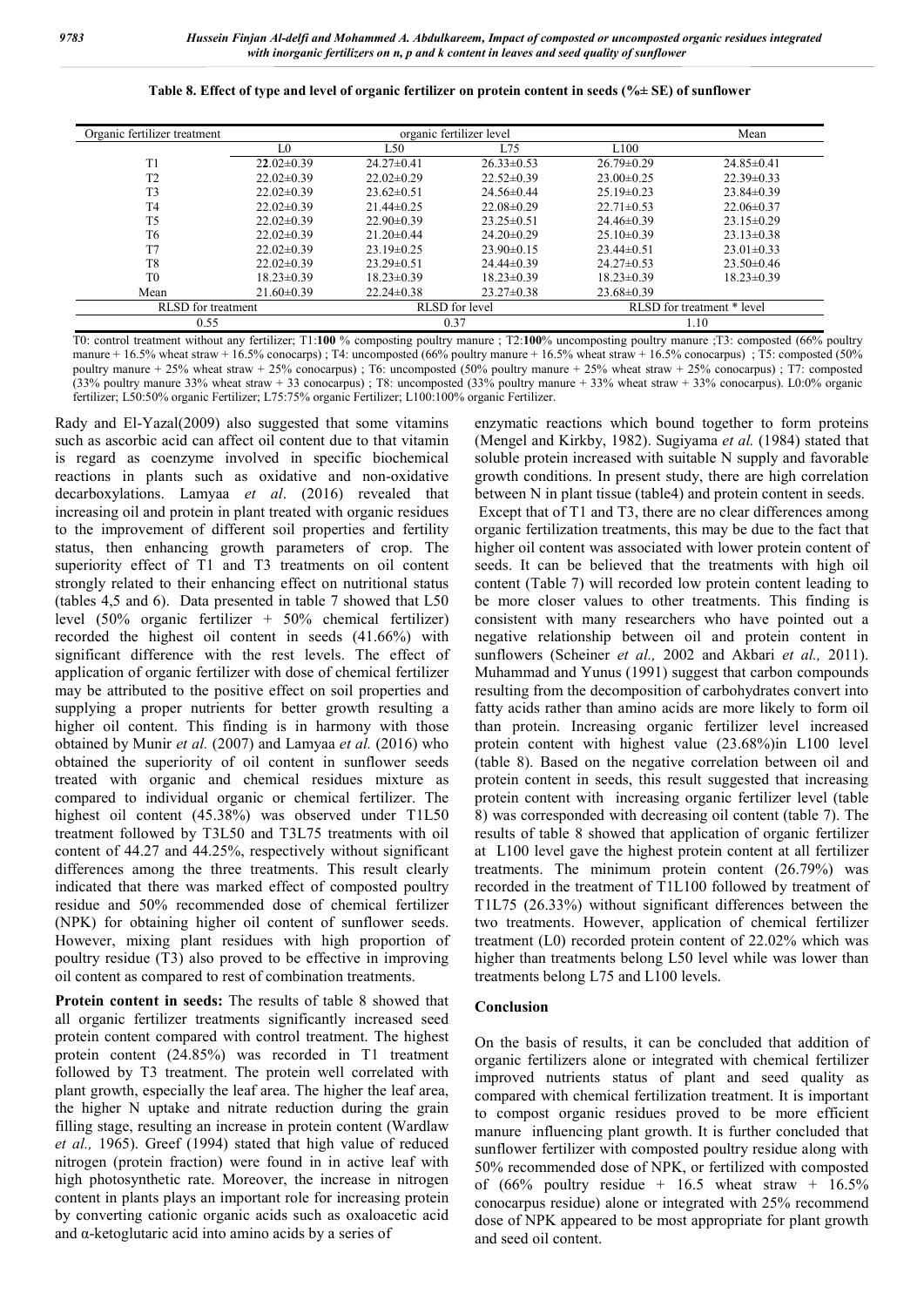## **REFERENCES**

- Abumere, V. I., Dada, O. A., Adebayo, A. G., Kutu, F. R. and Togun, A. O. (2019). Different rates of chicken manure and NPK 15-15-15 Enhanced performance of sunflower (Helianthus annuus L) on ferruginous soil*. Inter. J. of Agron*.
- Akbari, P., Ghalavand, A., Modarres, S. A. M. and Agha A. M. 2011. The effect of bio fertilizers, nitrogen fertilizer and farmyard manure on grain yield and seed quality of sunflower (*Helianthus annus* L.). *J. Agri. Tech*., 7(1): 173- 184.
- Al-Hafiz, A. A. 2011. Using algae and seaweed extracts to improve the growth and efficiency of horticultural crops. https: // kenan online. com. Pdf.
- Al-Mohammady, 2009. The use of animal fertilizers and whey as a method of organic cultivation and its impact on the growth and production of potatoes. Ph.D. thesis. Facul. Agri. Univ. Baghdad.
- Al-Mohammady, A. H. M. 2009. The use of animal fertilizers and whey as a method of organic cultivation and its impact on the growth and production of potatoes. Ph. D. Facul. Agri. Univ. Baghdad.
- Balyan, J. K., Singh, P., Kumpawat, B. S. and Jain, L. K. 2006. Effect of integrated nutrient management on maize (Zea mays L.) growth and its nutrients uptake. Curr. Agric. 30(1-2): 79-82.
- Bedcov, S. 1970. Modified soxhlet. Method for determination of oil content in sunflower seed. Belton Biljna Uljamasti. Br 2-3.
- Black, C. A. 1965. Methods of soil analysis. Part 1. Physical Properties Amer. Soc. Agron, Inc. Pub., Madison, Wisconsin, U.S.A. PP: 770.
- Bremner, J. M. 1970. Regular Kjeldahl methods. In: A.L. Page; R.H. Miller and D. R. Keeney 1982. (eds.) Methods of soil analysis. Part 2, 2nd ed. ASA. Inc. inadison, Wisconsin, U.S.A.
- Buriro, M., Rais, M. N., Solangi, A. W., Soomaro, A., Gandahi, A. W. and Kashani, S. 2015. Impact of organic and inorganic manures on sunflower yield and components. Sci. Int. (Lahore). 27 (4): 3267-3270.
- Chen, J. 2006. The combined use of chemical and organic fertilizers and/ or biofertilizer for crop growth and soil fertility. In International Workshop on Sustained Management of the soil-rhizosphere system for efficient crop production and fertilizer use. 16: 20.
- Cooper, O. J. 2008. Soil tests and their value as indices of N availability to crops . In: Ir. G. L. Vander Burgt and Ir. B. Timmernans (eds.) soil nitrogen; Res. and Exten. Lois Bolk Inst. The Netherlands.
- Cordell, D., Drangert, J. O. and White, S. 2009. The story of phosphorus: global food security and food for thought. *Glob. environ. Chang*., 19(2): 292-305.
- Cresser, M. S. and J. W. Parsons 1979. Sulphuric perchloric and digestionof plant material for the determination of nitrogen, phosphorus, potassium, calcium and magnesium. *Anal. Chem. Acta.*, 109:431-436.
- Esmaeilian, Y., Sirousmehr, A. R., Asghripour, M. R. and Amiri, E. 2012. Comparison of Sole and Combined Nutrient Application on Yield and Biochemical Composition of Sunflower under Water Stress. Inter. J. Appl. 2(3).
- Gijsman, A. J. 1990. Soil water content as a key factor determining the source of nitrogen  $(NH_4^+$  or  $NO_3^-)$ absorbed by Douglas-fir (pseudotsuga menziesii ) and the

pattern of rhizosphere pH along its roots. Canadian J. Res. 21: 616 - 625.

- Gijsman, P., Tummers, D. and Janssen, K. 1995. Differences and similarities in the thermo oxidative degradation of polyamide 46 and 66. Pol. Degrade degradation of polyamide 46 and 66. Pol.Degrade. and stab. 49(1): 121- 125.
- Greef, J. M.1994. Productivity of Maize (*Zea mays* L.) in Relation to Morphological and Physiological Characteristics Under Varying Amounts of Nitrogen Supply. J. Agro.and Crop Sci. 172:317-326.
- Hosseny, M. H. and Ahmed, M. M. M. 2009. effect of nitrogen organic and bio fertilization on productivity of lettuce (c. v. Romane) in sandy soil under Assiut conditions. Assiut. unv. Bull. Environ. Res. 12:79-93.
- Imbeah, M. 1998. Composting piggery waste: a review. Bioresour. Technol. 63:197-203.
- Jones, J. B., Wolf, B. and Mills, H. A. 1991. Plant analysis handbook. Micro. Macro. Pub. Inc. Georgia. USA.
- Lamyaa, A. A., Dalia, A. S. and Magda, A. E. (2016). Seed Yield and Quality Of Sunflower (Helianthus annuus L) As influenced by integrated mineral and organic nitrogen fertilization systems. J. Soil Sci. and Agric. Eng. Mansoura Univ. 7 (1): 53-63.
- Mahdy, A. M. 2011. Comparative effects of different soil amendments on amelioration of saline-sodic soils. Soil and Water Res.6(4): 205-216.
- Mahrous, N. M., Ragab, A. A., Abotaleb, H. H., Taha, M. H., and El-Metwally, M. S. 2014. Effect of inorganic, organic and bio fertilizers on yield and yield components of sunflower under newly reclaimed soils. J. Plant Prod. 5(3): 427-441.
- Mengel, K. and E.A. Kirkby 1982. Principle of Plant Nutrition. 4th ed.int. potash inst. Bern, Switzerland.
- Modaihsh, A. S., M. S. Al-Swailem and M. O. Mahjoub 2004. Heavy metels content of commercial in organic fertilizers used in the kingdom of Saudi Arabia. Agric. and Mar. Sci. 9(1): 21-25.
- Muhammad, A. K. and Yunus, K. M. A. 1991. Basics of plant physiology.Dar Al-Hekma. Print. Pub. Iraq.(In Arabic).
- Munir, M. A., Malik, M. A. and Saleem, F. M. 2007. Impact of Intergration of crop manuring and Nitrogen Application on Growth Yield and Quality of Spring Planted Sunflower. Univ. Faisalabad, Afghanstan.
- Murphy, T. and Riley, J. R. 1962. A modified single solution method for the determination of phosphate in natural waters. *Anal.Chem. Acta*. 27:31-36.
- Mustafa, M. J. 2019. Effect of phosphorus fertilization through integrated nutrient management on some soil properties and growth of sunflower *(Helianthus annuus* L.*)*. M. Sc. Thesis. Facul. Agri. Univ. Basra..(In Arabic).
- Page, A. L., Miller, R. H. and Keeney, D. R. 1982. Methods of soil analysis. Part (2) 2nd Agronomy 9.
- Pandey, A. K., Sain, S. K. and Singh, P. 2016. A Perspective on integrated disease management in agriculture. *Bio. Bullet*., 2(2): 13-29.
- Prasad, R. and J. F. Power 1997. Soil fertility management for substainable agriculture. Lewis pub. New York.
- Rady, M. M. and El-Yazal, S. S. 2009. Response of sunflower seeds to soaking in maize grains extract and foliar spray with micronutrients under the newly reclaimed soil conditions. Egyptian J. Soil Sci. 49(3): 453-478.
- Read, J.J., Adeli, A., Lang, D. J. and McGrew, N. R. 2019. Use of poultry litter, swine mortality compost, and FGD